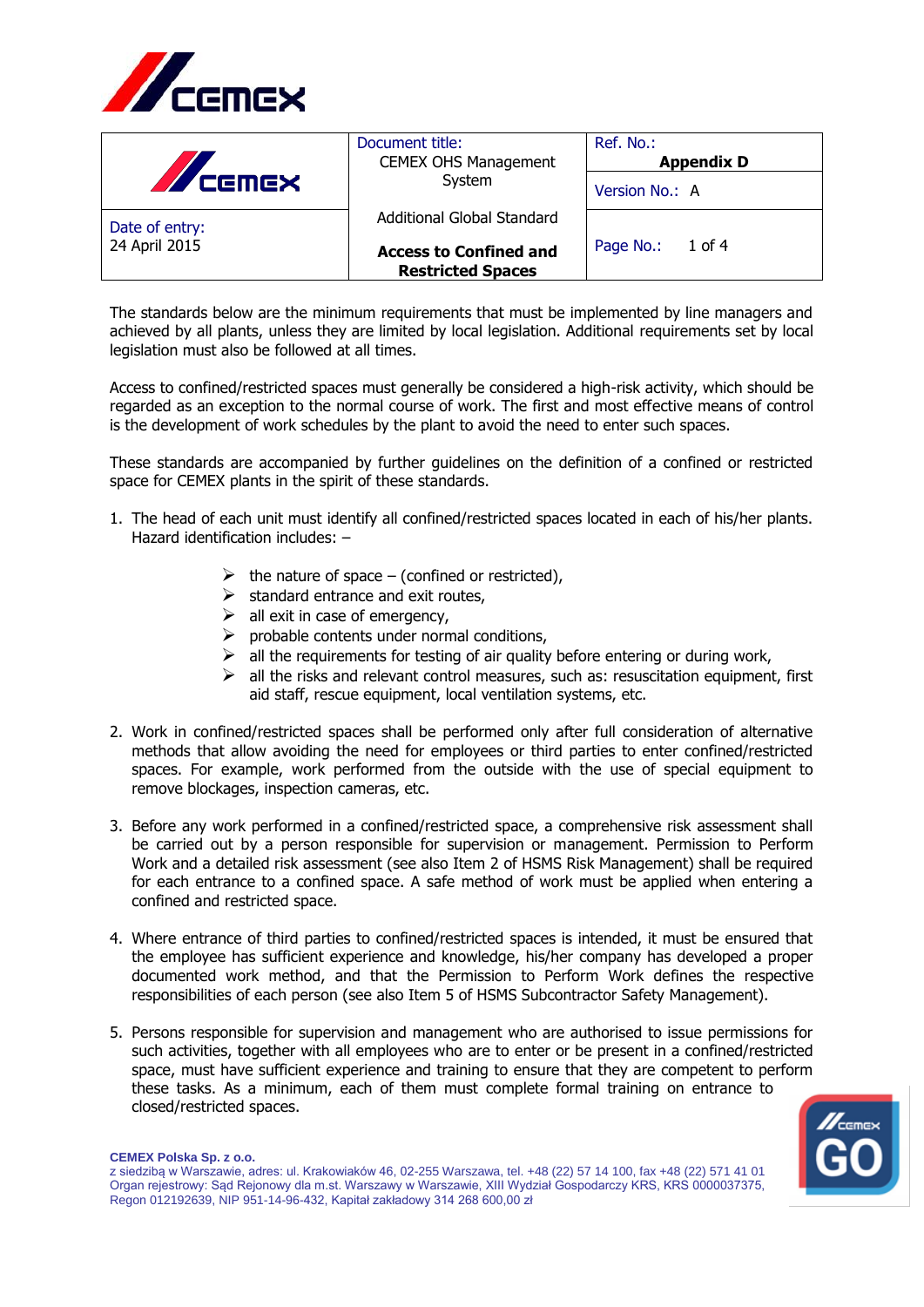

| <b>A</b> CEMEX | Document title:<br><b>CEMEX OHS Management</b><br>System  | Ref. No.:<br><b>Appendix D</b> |
|----------------|-----------------------------------------------------------|--------------------------------|
|                |                                                           | Version No.: A                 |
| Date of entry: | Additional Global Standard                                |                                |
| 24 April 2015  | <b>Access to Confined and</b><br><b>Restricted Spaces</b> | Page No.: 2 of 4               |

- 6. During normal operation, manhole/door opening covers leading to confined/restricted spaces shall be firmly fixed to prevent entry by unauthorised persons. If it is required to enter confined/restricted spaces, the access points shall be in a proper size in order to ensure safe entrance and exit. Entrance shall be limited to authorized staff only and shall be communicated to all relevant employees, subcontractors and other parties concerned through the use of proper inhouse rules, written instructions and signs.
- 7. All confined/restricted spaces shall be equipped with proper lighting for work performed. The lighting shall have proper connections and shall be limited to a voltage of 110 V or less in order to be resistant to moisture, and, where required, it shall be suitable for use in a flammable atmosphere. Proper emergency lighting shall be ensured, such as flashlights.

Non-sparking tools and low-voltage equipment must be used only when the presence of a flammable or potentially explosive atmosphere is probable.

8. Before entrance, each confined/restricted space must be sufficiently ventilated, isolated and protected from adjacent technological devices in order to ensure that no hazardous materials are poured or spilled, and all electrical, pneumatic and mechanical threats are neutralized.

If there are any loose materials, they will be removed before entrance, unless alternative steps are taken to ensure safety. Proper safe working platforms shall be ensured where necessary, before the beginning of work in confined/restricted spaces.

- 9. Good ventilation and supply of breathing air is required. It may be necessary to monitor the atmosphere both before and during work in order to provide the sufficient amount of breathing air. This should be done by trained and experienced staff using proper gas detectors. The need for mechanical ventilation should be determined. It may be required to provide the sufficient amount of fresh air to replace the oxygen consumed by persons working in a confined/restricted space and to dilute and remove gases, vapours or fumes created as a result of work.
- 10.Where work is to be performed at heights or above hazardous liquids or loose substances, etc., it is necessary to use full rescue equipment, safety harnesses and fall protection equipment. If work is carried out in confined/restricted spaces with long horizontal elements, another relevant means of rescue shall be determined before the beginning of work. Resuscitation equipment required for the relevant specific threats must be available.
- 11.No person shall enter into any confined space without the presence of a trained person attending outside the confined space. This person shall maintain eye and sound contact with employees inside the confined space and shall know the procedure to be applied in case of emergency inside the confined space.

The attending person shall use the agreed communication system to raise the alarm and initiate the emergency plan.



**CEMEX Polska Sp. z o.o.**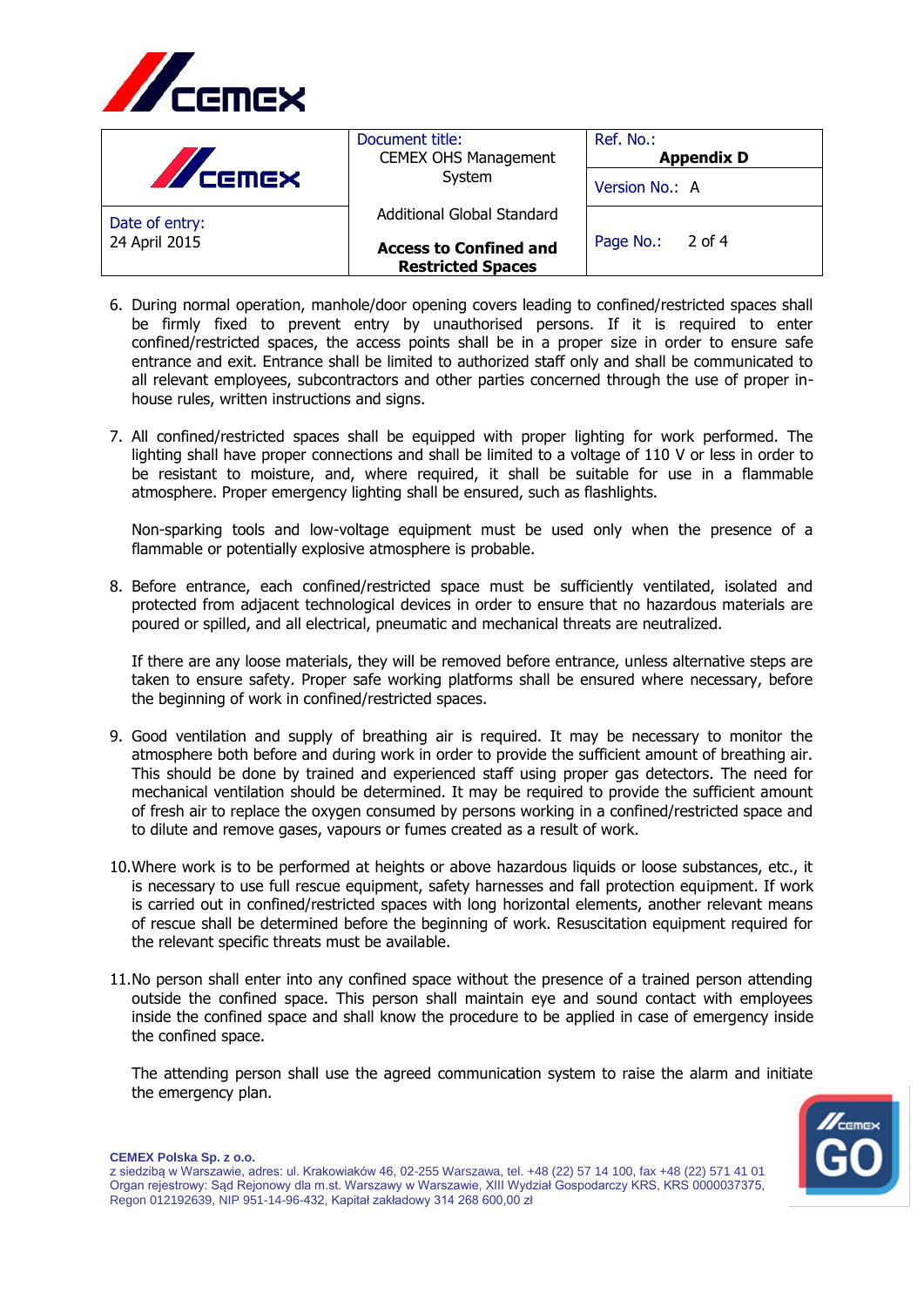

| <b>AVERIEX</b> | Document title:<br><b>CEMEX OHS Management</b><br>System  | Ref. No.:<br><b>Appendix D</b> |
|----------------|-----------------------------------------------------------|--------------------------------|
|                |                                                           | Version No.: A                 |
| Date of entry: | Additional Global Standard                                |                                |
| 24 April 2015  | <b>Access to Confined and</b><br><b>Restricted Spaces</b> | $3$ of 4<br>Page No.:          |

When work is performed in confined spaces, the required level of supervision and assistance shall be assessed by the person responsible for supervision or management in the risk assessment process. Employees or third parties must not work in confined spaces, if they are alone at the premises of a plant controlled by CEMEX. The plant manager or supervising person shall ensure that relevant procedures are in place in this regard.

12.Before work is performed in confined/restricted spaces, all relevant parties shall establish an emergency plan. It shall specify who can enter the confined/restricted space in case of emergency, if extraction of an injured person is not possible, as well as the circumstances under which this may occur, so as to ensure that rescuers are not exposed to danger.

The emergency plan shall also specify the relevant contact persons in the company and numbers to the relevant emergency services, such as fire brigade, police, gas, power and water supply emergency services. It shall also specify how the alarm is raised.

- 13.Training needs shall be specified for all persons who are likely to be involved in rescue operations. Training shall be relevant to the employee's role; refresher training shall be organized and provided regularly, for example once a year. Its frequency shall be determined by the conclusions of the risk assessment.
- 14.A system shall be implemented to ensure that all relevant parties know how to efficiently proceed in case of emergency. Where necessary, it shall involve the use of practical training. The risk assessment process shall be used to assess the frequency of any practical training in order to maintain the qualifications of the management and employees concerned.

## **Tips for confined/restricted spaces –**

**"Confined space"** – a confined space is characterised by two features. Firstly, it is largely (though not completely) closed. Secondly, there is a reasonably foreseeable risk of serious injury caused by hazardous substances or conditions in this space or in its vicinity.

The specific risks referred to here are: –

- $\triangleright$  Serious injury due to fire or explosion,
- $\triangleright$  Loss of consciousness as a result of exposure to heat,
- $\triangleright$  Loss of consciousness or asphyxiation due to exposure to gases, vapours, fumes or lack of oxygen,
- $\triangleright$  Falling,
- $\triangleright$  Drowning in a liquid,
- ➢ Asphyxiation caused by suffocation by freely flowing loose or solid substances.